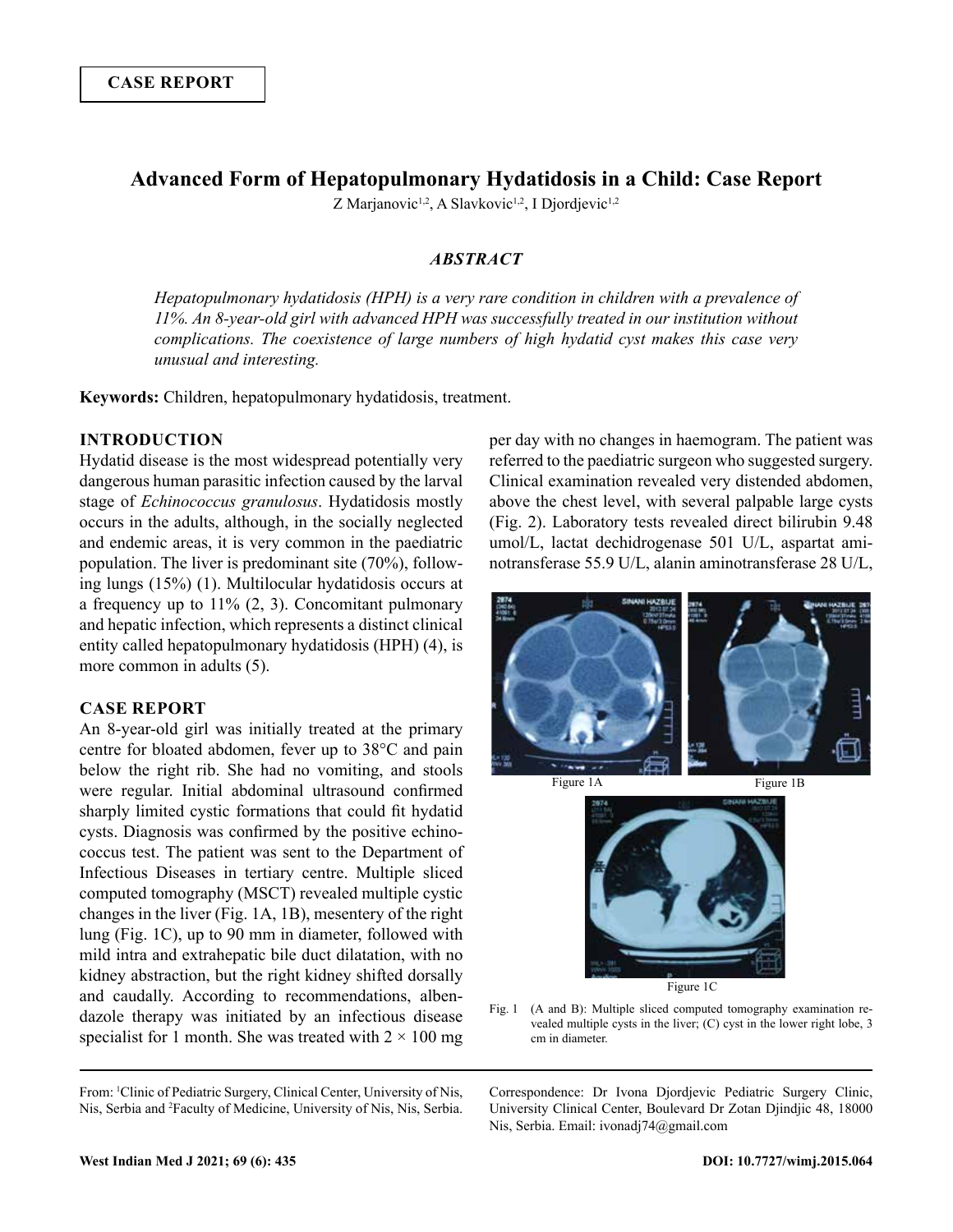

Fig. 2: Clinical examination revealed dilated abdomen, above the chest level, with several palpable large cysts.



Fig. 4: Total cystectomy and partial pericystectomy of 11 individual cysts were performed. Pericystic remains were reapproximated with resorptive sutures. There was no biliary leakage.

gamma-glutamyl transferase 64 U/L , protein 46.5 g/L, albumin 24.7  $g/L$ , and C-reactive protein 105.6 mg/L. Blood tests were almost in the normal range, except slightly elevated white blood cells  $(18.8 \times 10^9$ /L). A single-stage surgical cystectomy was considered. After liver mobilization, cysts were localized and then surrounded by sterile gauze sponged with rivanol solution in order to prevent the spillage of daughter cysts into the peritoneal cavity (Fig. 3). All the cysts were initially punctured with the germinal membrane shriveling, and releasing a yellow fluid and the membrane from cyst cavity. Cavities were irrigated with saline solution. Total cystectomy and partial pericystectomy of 11 individual cysts were performed (Figs. 4 and 5). Pericystic remains were reapproximated with resorptive sutures. There was no biliary leakage. The abdominal cavity was drained with two drains. After 3 days in the intensive care unit, and 15 more days in the paediatric surgery department,



Fig. 3: Multiple cysts are localized and surrounded by sterile gauze sponged with rivanol solution in order to prevent the spillage of daughter cysts into the peritoneal cavity.



Fig. 5: Nine of eleven germinal membranes from the hydatid cysts.

the patient was released home. Postoperative course was uneventful, and albendazole treatment was continued for another 3 months. Control MSCT scan of the liver and lung confirmed the absence of cysts. To date, there has been no recurrence of the disease.

## **DISCUSSION**

Hydatid disease is a consequence of parasitic infestations of *Echinococcus* that occurs by hand-to-mouth transfer of tapeworm eggs from dog faeces. Logically, the infection is more common in the paediatric population due to the poor hygiene. Ingested ova passes through the intestinal wall into the portal system and settles in the liver, or enters into the systemic circulation to invade lungs, brain or other organs (6). Daughter cysts usually invade the lungs, and rarely brain tissue, kidneys, spleen, and intestines, posing multiorgan hydatidosis. Symptoms are mostly consequence of the space occupying effect of